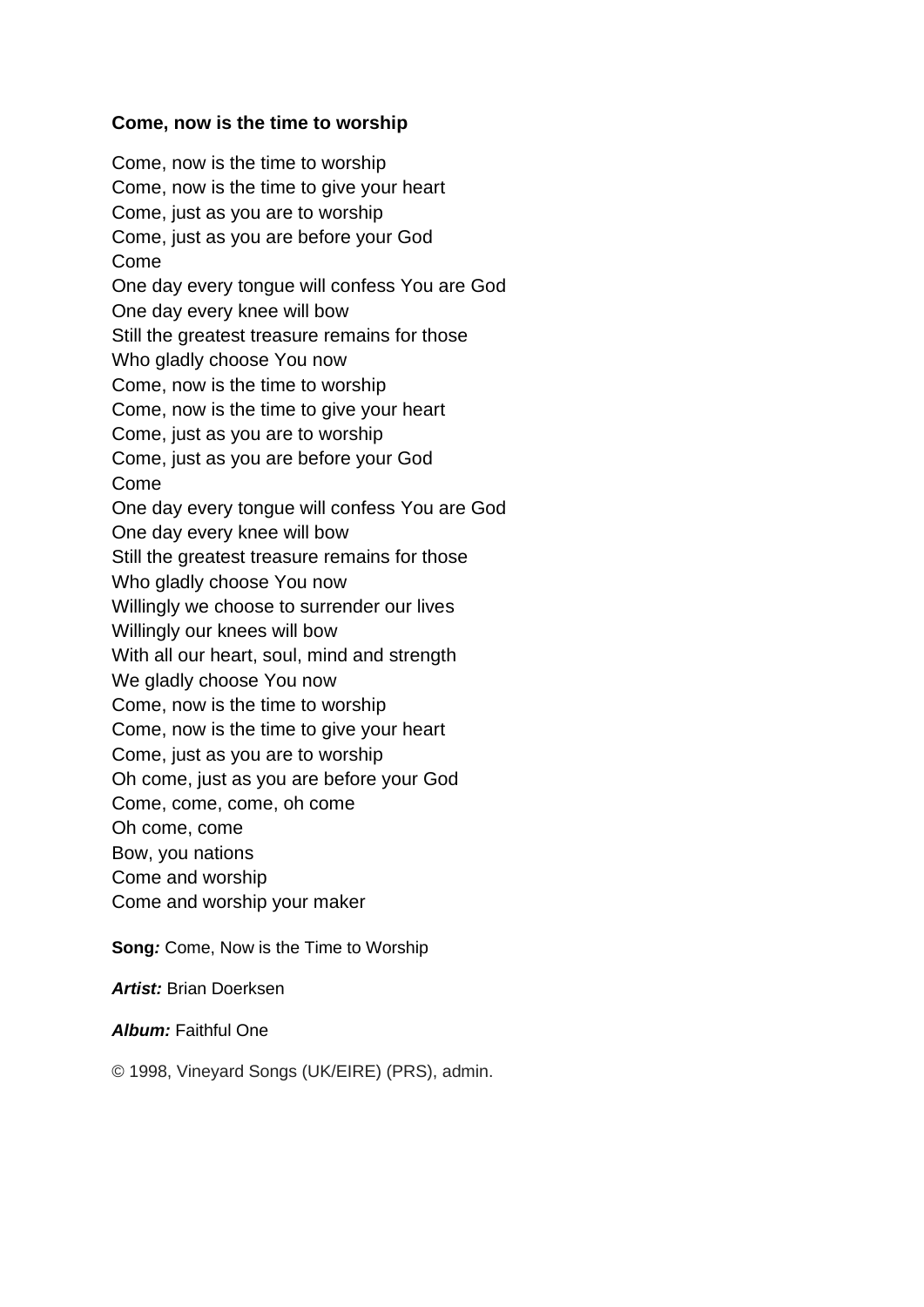### **I'm Accepted, I'm Forgiven**

I'm Accepted, I'm Forgiven I Am Fathered by The True and Living God I'm Accepted, No Condemnation I Am Loved By The True And Living God

There's No Guilt Or Fear As I Draw Near To The Saviour And Creator Of The World There Is Joy And Peace As I Release My Worship To You, Oh Lord

**Song***:* I'm Accepted, I'm Forgiven

**Artist:** Songs of fellowship children's choir

#### **Album***:* Songs of fellowship for kids

© 1993 Integrity music

# **Love divine, All loves excelling**

Love divine, all loves excelling, joy of heav'n, to earth come down, fix in us thy humble dwelling, all thy faithful mercies crown. Jesus, thou art all compassion, pure, unbounded love thou art. Visit us with thy salvation; enter ev'ry trembling heart.

Breathe, O breathe thy loving Spirit into ev'ry troubled breast. Let us all in thee inherit, let us find the promised rest. Take away the love of sinning; Alpha and Omega be. End of faith, as its beginning, set our hearts at liberty.

Come, Almighty, to deliver, let us all thy life receive. Suddenly return, and never, nevermore they temples leave. Thee we would be always blessing, serve thee as thy hosts above,